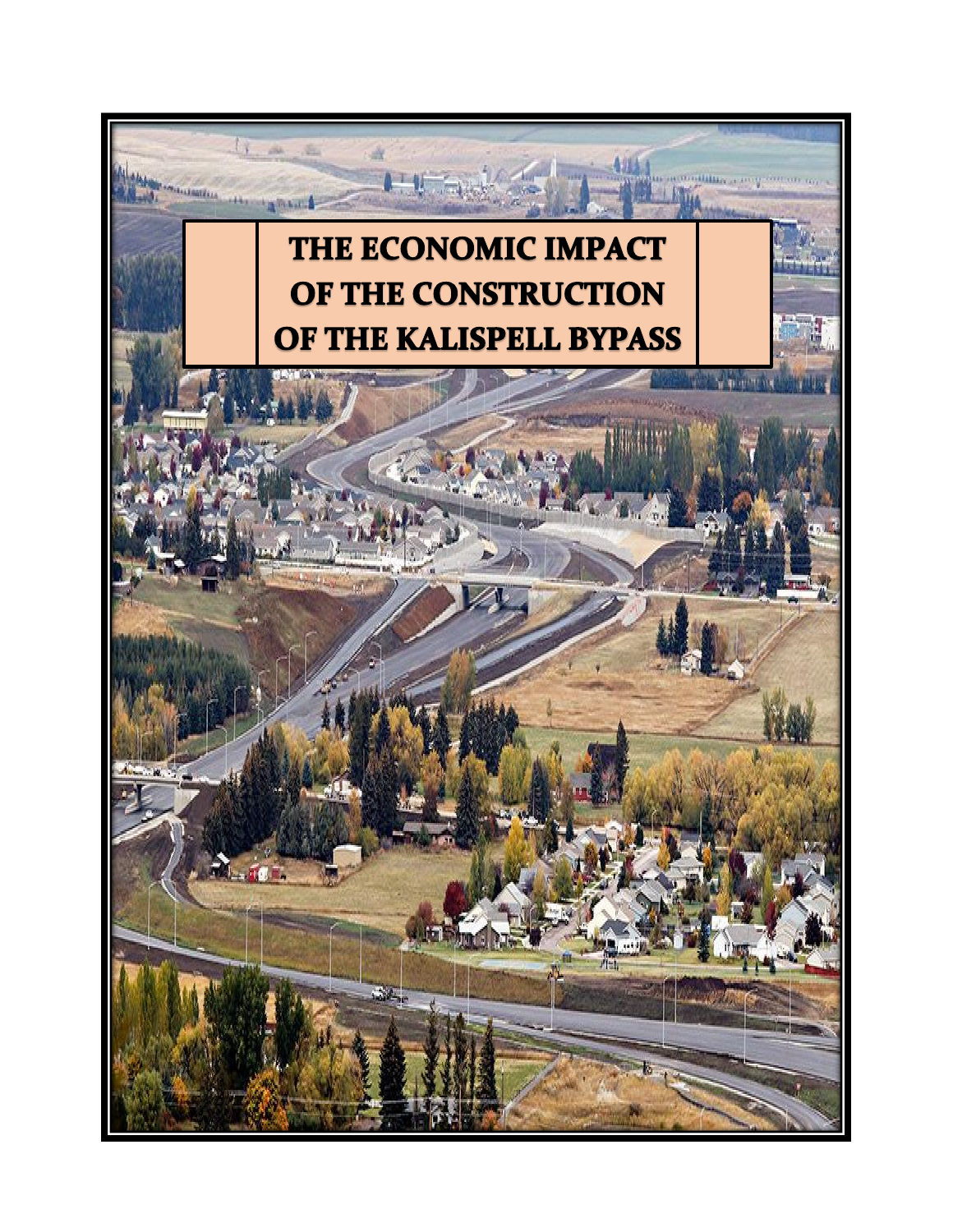## **Executive Summary**

This report is an economic impact analysis of the construction and economic activity created by the Kalispell Bypass. The authors are Ed Toavs, Montana Department of Transportation's Missoula District Administrator and Steve Peterson, Clinical Assistant Professor in Economics at the University of Idaho. The sponsor of the study is the Montana Department of Transportation (MDT).\*

The Kalispell Bypass is an approximate \$135 million new highway built around the west side of the City of Kalispell in northwest Montana. Its primary purpose is to provide the public with a north-south alternate route around Kalispell. The primary north-south route in the Kalispell area is US 93 (Main Street) and is controlled by a series of signals to regulate traffic flow. The Kalispell Bypass is designed for free-flow traffic movement resulting in a more efficient and timely drive through the Kalispell area. The construction of this bypass was planned in conjunction with local city and county land-use planning for the west side bypass area and through the expansion of local business opportunities has led to substantial economic impacts for this area of Montana.

This project's economic impacts span a 16-year period from 2001 to 2016. The impacts have three major components: 1) Bypass (highway) construction expenditures 2) New business and residential construction along the bypass, and 3) New firm operations to the regional economy attributable to the bypass.

The Bypass is unique for Montana because it is a new highway as contrasted with upgrading an existing thoroughfare. The total nominal construction expenditures are \$135 million over the 16-year life of the project. The project also provided new access to land that expanded the business and residential construction and operations that largely would not have existed in the absence of the project. Specifically, we estimate that 65% of the business and residential construction is new monies to Flathead County (Kalispell) and attributable to the project. For business operations, we estimate that 33% of the new firm operations were new businesses and expenditures to Flathead County attributable to the project.

An economic impact assessment was conducted on the three components of the project and an input/output (IMPLAN) model of Flathead County was created to measure the impacts. The economic impacts include the multiplier effects (i.e. the direct impacts, indirect impacts, and induced impacts). The yearly results are presented in Figure 1. The average annual impacts are presented at the bottom of the table. Impacts are reported by several metrics: Sales (output) impacts are a gross measure and represent the total community transactions arising from the project (including the multiplier effects). Gross Regional Product is a subset of sales and represents a net contribution to the regional economy. The Total Compensation (payroll) column presents the wage impacts of the project and the Jobs (employment) column representing full- and part-time job creation from the project.

\**This report represents the opinions of the authors and are not official positions of Montana Department of Transportation or University of Idaho (UI). This report originated from a project of Ed Toavs in the UI Executive Master of Business Administration (EMBA) program*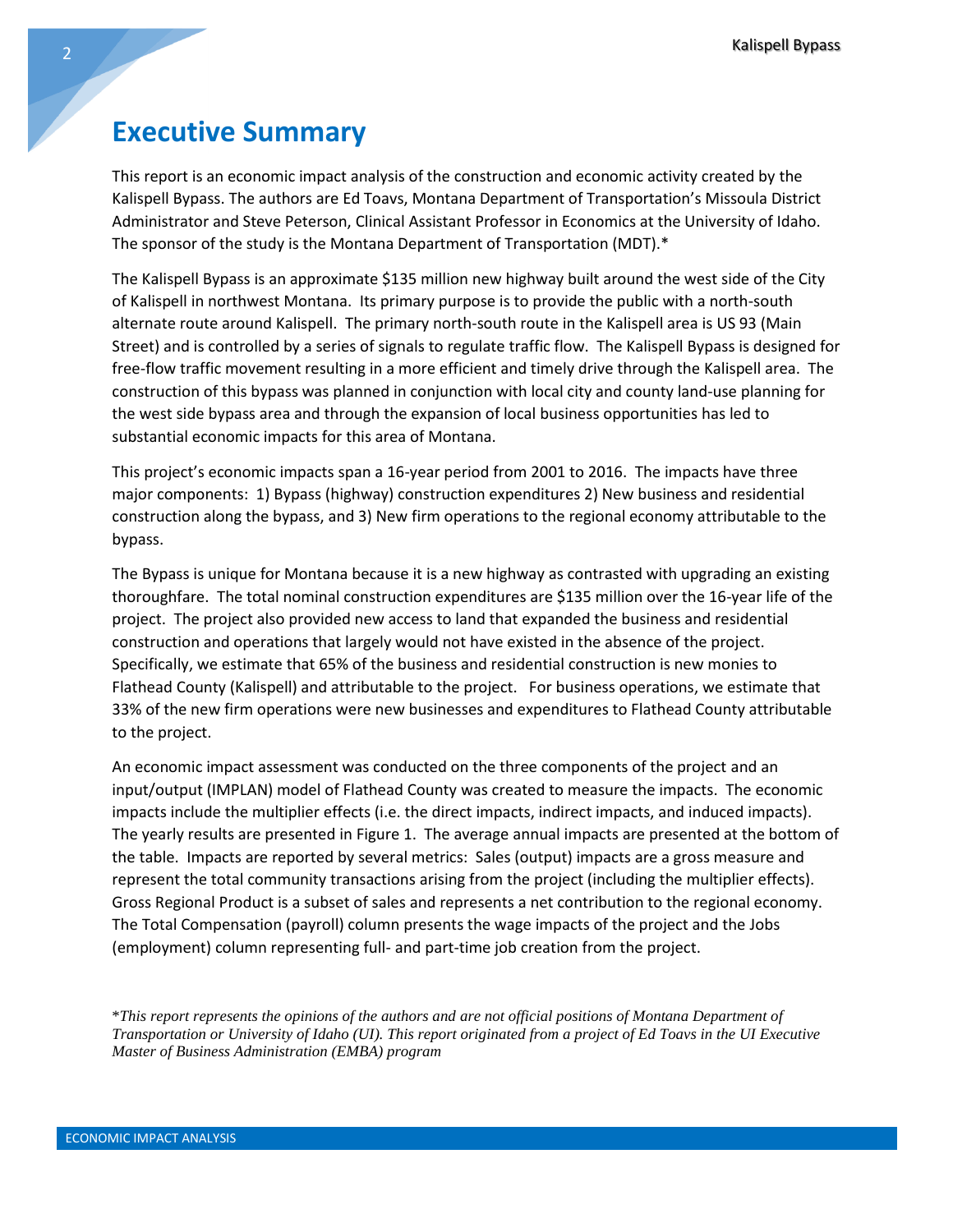| <b>Total Economic Impacts of the Kalispell Bypass</b>     |    |              |              |                               |         |                           |       |
|-----------------------------------------------------------|----|--------------|--------------|-------------------------------|---------|---------------------------|-------|
| <b>Includes the Direct, Indirect, and Induced Impacts</b> |    |              |              |                               |         |                           |       |
| Year                                                      |    | <b>Sales</b> |              | <b>Gross Regional Product</b> |         | <b>Total Compensation</b> | Jobs  |
| 2001                                                      | \$ | 14,378,811   | \$           | 7,744,354                     | \$      | 5,248,334                 | 142   |
| 2002                                                      | \$ | 16,914,825   | \$           | 9,735,274                     | \$      | 6,144,643                 | 167   |
| 2003                                                      | \$ | 19,377,917   | \$           | 11,259,768                    | \$      | 6,852,909                 | 196   |
| 2004                                                      | \$ | 35,044,696   | \$           | 19,997,608                    | \$      | 12,491,165                | 352   |
| 2005                                                      | \$ | 35,485,531   | \$           | 20,924,030                    | \$      | 12,467,775                | 360   |
| 2006                                                      | \$ | 56,246,904   | \$           | 32,532,821                    | \$      | 19,931,604                | 567   |
| 2007                                                      | \$ | 94,027,074   | \$           | 53,813,710                    | \$      | 33,235,369                | 931   |
| 2008                                                      | \$ | 57,757,634   | \$           | 35,495,830                    | \$      | 19,908,103                | 594   |
| 2009                                                      | \$ | 72,950,860   | \$           | 43,796,319                    | \$      | 25,422,274                | 744   |
| 2010                                                      | \$ | 122,962,785  | \$           | 70,391,646                    | \$      | 43,614,577                | 1,205 |
| 2011                                                      | \$ | 65,151,918   | \$           | 40,203,306                    | \$      | 22,413,136                | 671   |
| 2012                                                      | \$ | 85,390,069   | \$           | 51,034,899                    | \$      | 29,851,287                | 867   |
| 2013                                                      | \$ | 103,336,272  | \$           | 61,042,019                    | \$      | 36,444,456                | 1,045 |
| 2014                                                      | \$ | 114,116,352  | \$           | 67,672,592                    | \$      | 40,122,145                | 1,157 |
| 2015                                                      | \$ | 138,198,243  | \$           | 81,722,793                    | \$      | 48,155,506                | 1,391 |
| 2016                                                      | \$ | 179,356,137  | \$           | 104,711,283                   | \$      | 63,265,871                | 1,775 |
|                                                           |    |              |              |                               |         |                           |       |
| Avg.                                                      | \$ | 75,668,502   | $\mathsf{S}$ | 44,504,891                    | $\zeta$ | 26,598,072                | 760   |
| <u> Figure 1 – Total Fronomic Impacts</u>                 |    |              |              |                               |         |                           |       |

*Figure 1 - Total Economic Impacts Figure 1 – Total Economic Impacts*

**Results:** The average annual sales or gross economic impact of the construction of the Kalispell Bypass is over \$75 million annually over the life of the project (including the multiplier effects). Given the state and federal investment of about \$135 million, the average annual economic impact illustrates the importance of the project to local economic development. The average annual gross domestic product contribution from the project is over \$44.5 million per year.

The project also creates an average of 760 jobs annually and \$26.6 million in total annual compensation. Economic growth surrounding the Bypass corridor will continue in the future, leading to development opportunities that will expand due to the construction of the Bypass.

The economic impacts have increased over the life of the project from 142 jobs in 2001 to 1,775 jobs in 2016. The main drivers have been increases in the construction of new firms and businesses, business cumulative operations impacts, and additional Bypass construction. In the long-run, the construction impacts will end for the Bypass and they be substantially reduced for new business construction and expansion. However, the cumulative impacts of the business and firm operations will last into the longrun future.

**Tax Impacts:** The average annual tax impacts to state and local coffers are \$2 million in property taxes, \$2 million in excise taxes, and \$900k in income taxes for a total of nearly \$5 million in tax revenue, including the multiplier effects.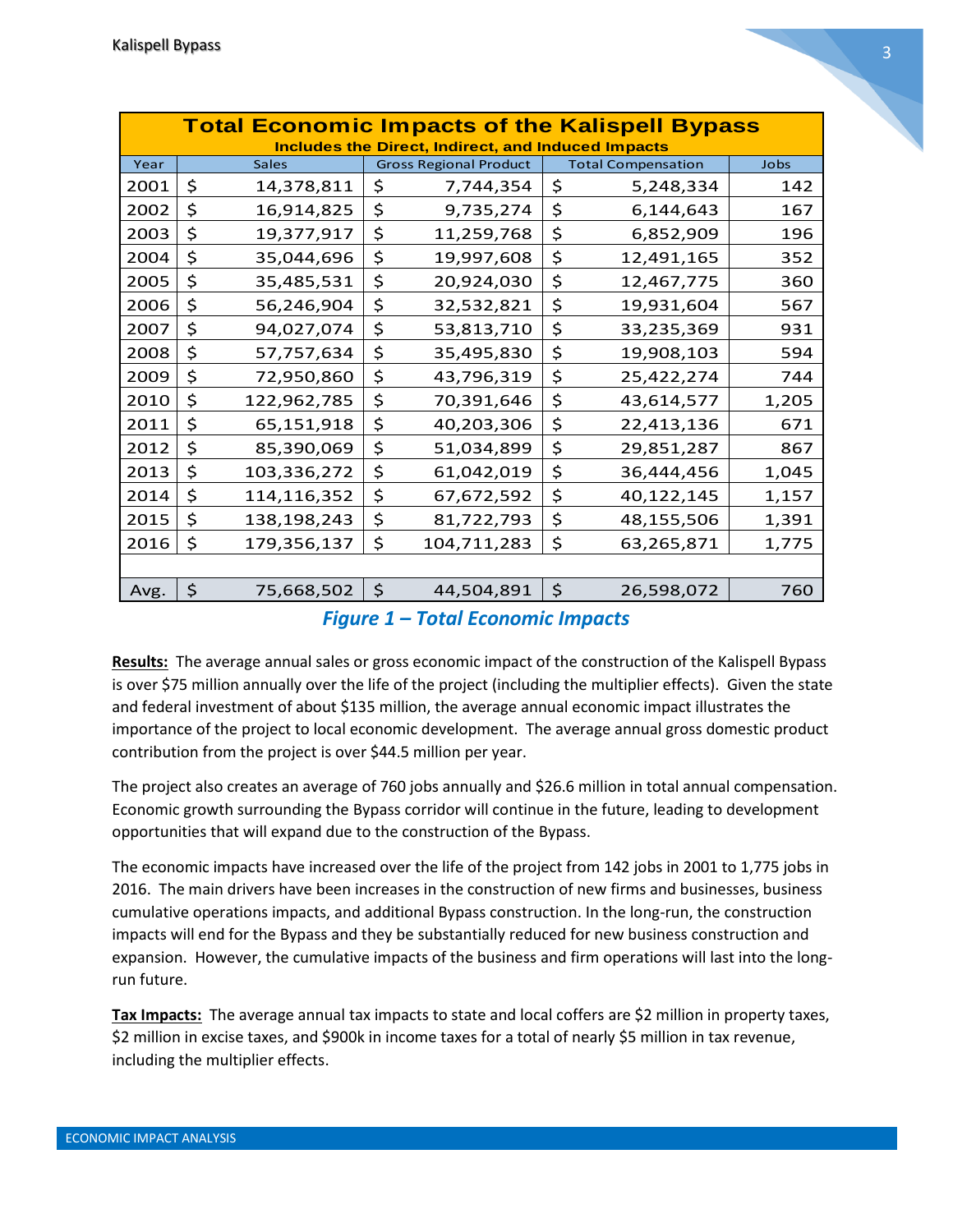**Secondary Effects:** The Kalispell Bypass has provided benefits to the Flathead Valley which were not included in the economic analysis as impacts. These are important beneficial aspects of the Bypass project and are not quantifiable for reporting impacts but deserve recognition and are listed below.

- Improved safety and capacity for Kalispell's urban transportation system.
- Montana DNRC land development for income generation designated to K-12 Montana schools.
- Provided a transportation system for access to Glacier High School.
- Improved access to Flathead Valley Community College (FVCC).
- Constructed a transportation network which allows new access to properties for development.
- Improves drainage and water quality for Kalispell's west side residential and commercial areas.
- The Bypass corridor represents a new public utility corridor for enhancing utility capacity.
- The project constructed bike and walking paths that connect to the area's existing shared-use path network resulting in safety enhancements for all roadway users.



*Figure 2 - Kalispell Bypass Route Location Figure 2 – Kalispell Bypass Route Location*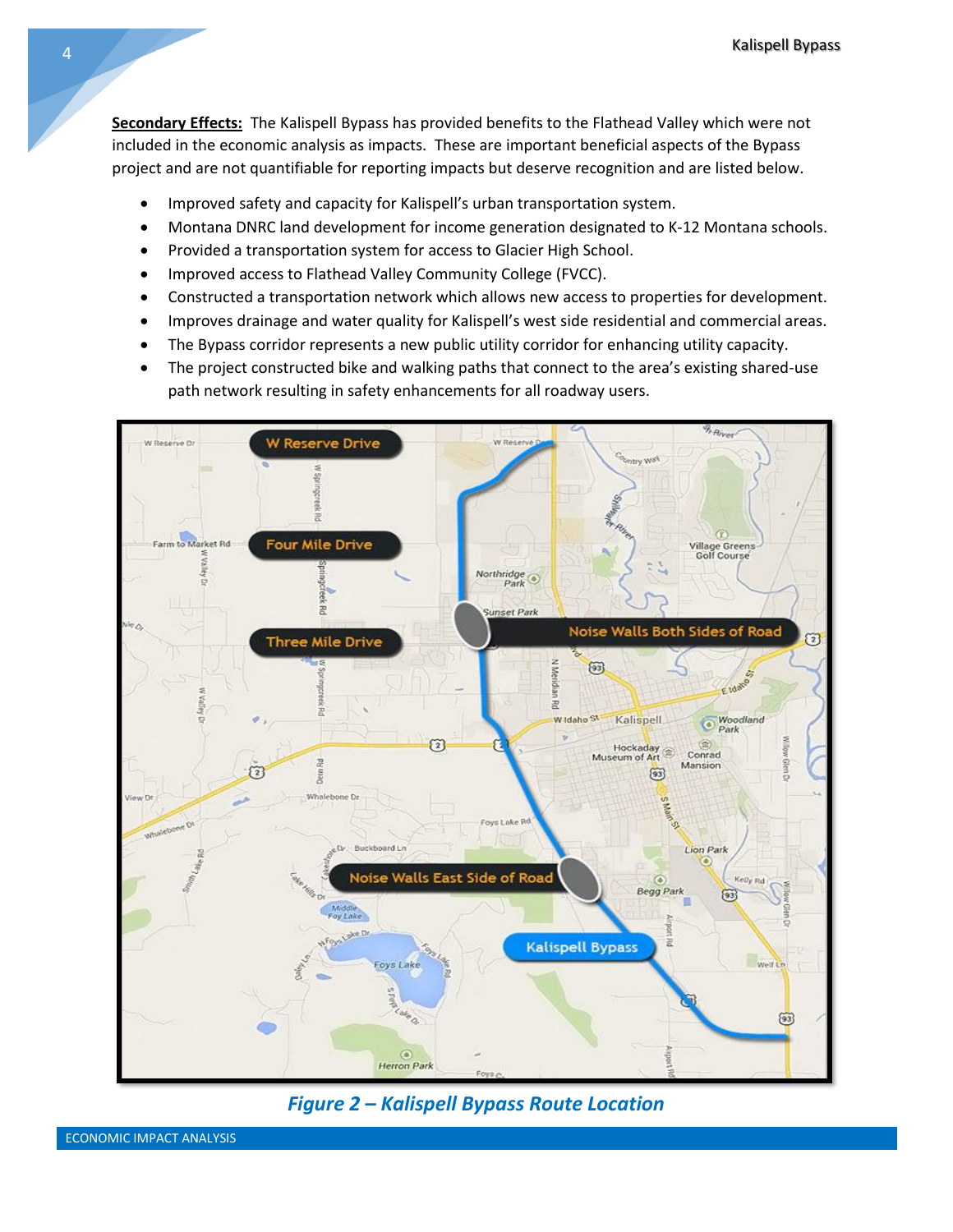On October 28, 2016, Montana's Governor, members of Montana's Congressional Delegation, Kalispell's Mayor, the Flathead County Commission, and many other elected officials gathered together in a public ceremony to open the Kalispell Bypass to the public. With the south half of the Bypass completed in 2010, this ribbon-cutting ceremony marked the opening of the north half of Montana's newest transportation network. The traveling public can now drive the 7-mile long Bypass from south edge of Kalispell to the north end of the city without driving through the historic downtown district.

Discussion of a Kalispell Bypass began in the late 1940s and culminated with an agreed-upon alignment for this new facility in 1994 through the Somers to Whitefish EIS. The Bypass route gives the traveling public the option of driving through the Kalispell area without the disruption caused by the series of signals on Main Street in downtown Kalispell. Figure 2 shows the location of the Kalispell Bypass in relation to Main Street which is also designated as US 93.



*Figure 3 Figure 3 - Development Area - North End of the Bypass – Development Area – North End of the Bypass*